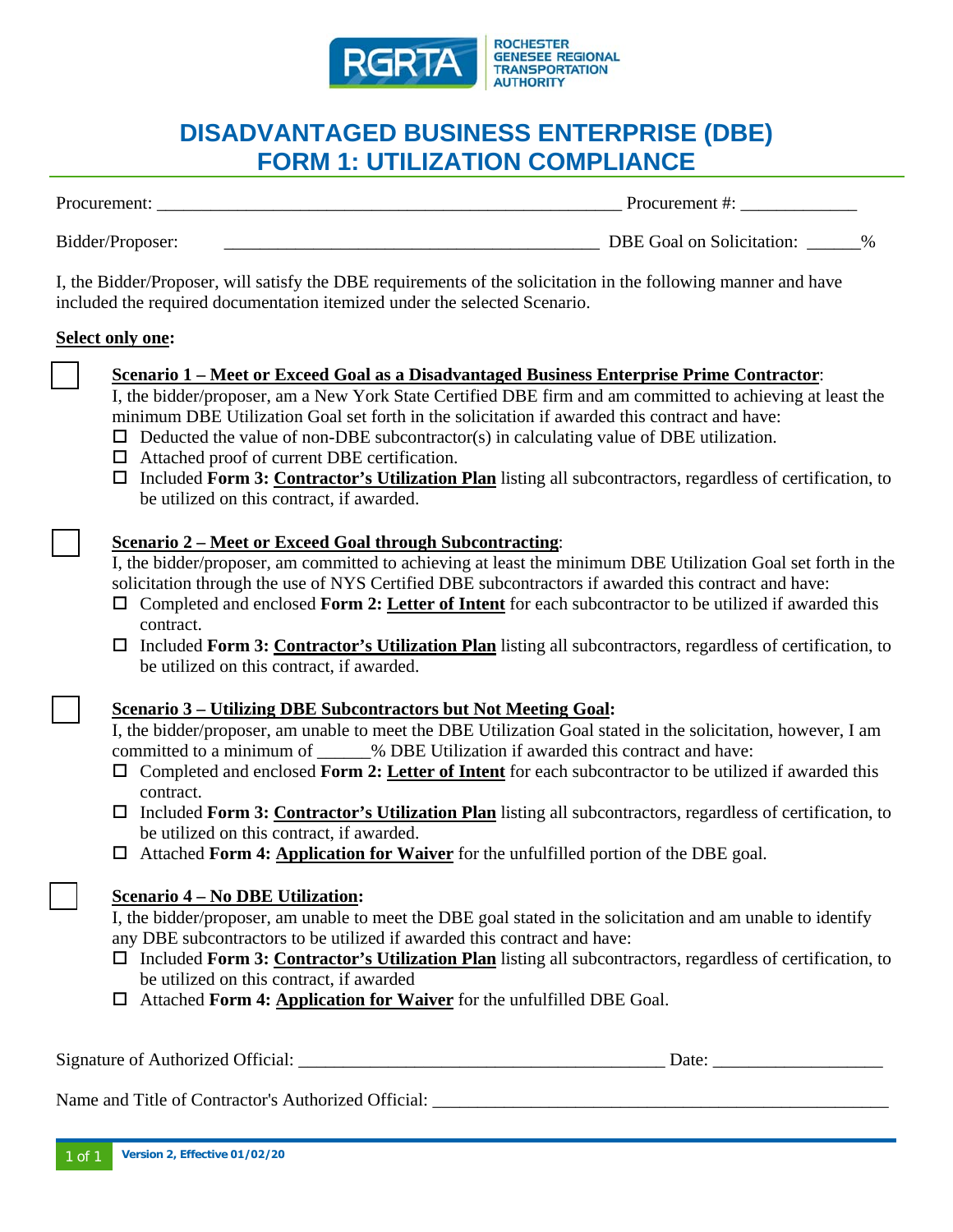

## **DISADVANTAGED BUSINESS ENTERPRISE (DBE) FORM 2: LETTER OF INTENT**

|                                      | <b>Instructions:</b> Complete, Sign & Submit One Letter of Intent for EACH DBE Subcontractor                         |
|--------------------------------------|----------------------------------------------------------------------------------------------------------------------|
| Bidder/Proposer:                     |                                                                                                                      |
|                                      |                                                                                                                      |
| <b>DBE Contact Information:</b>      |                                                                                                                      |
| Address:                             | <u> 1980 - Johann Barn, amerikan bernama di sebagai bernama di sebagai bernama di sebagai bernama di sebagai ber</u> |
| City, State, Zip:                    | <u> 1989 - 1989 - 1989 - 1989 - 1989 - 1989 - 1989 - 1989 - 1989 - 1989 - 1989 - 1989 - 1989 - 1989 - 1989 - 19</u>  |
| Telephone:                           |                                                                                                                      |
|                                      |                                                                                                                      |
|                                      | Description of Work to be Performed by DBE Firm:                                                                     |
| awarded a contract.                  | The bidder/proposer is committed to utilizing the above-named DBE firm for the work described above if               |
|                                      | Estimated Dollar Value of Work: \$_________________. Estimated Percentage of Total Contract Value: ____%.            |
| <b>Affirmation</b>                   |                                                                                                                      |
| estimated dollar value stated above. | The above-named DBE firm affirms that it will perform the portion of the contract work described above for the       |
|                                      |                                                                                                                      |
|                                      |                                                                                                                      |
|                                      |                                                                                                                      |
|                                      |                                                                                                                      |

**Note:** *If the bidder/proposer does not receive award of the prime contract, any and all representations in this Letter of Intent and Affirmation shall be null and void.*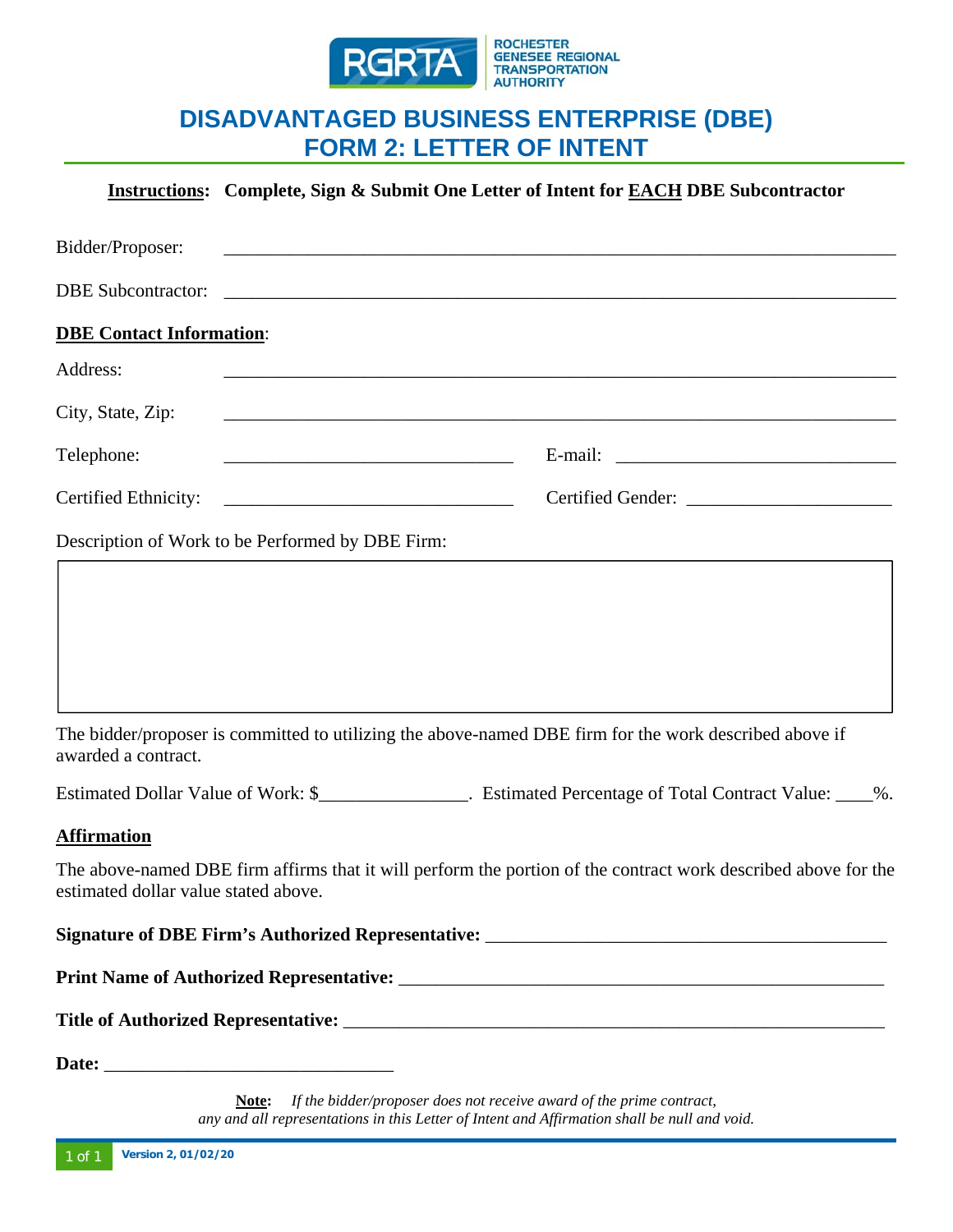

**ROCHESTER** 

**TRANSPORTATION**<br>AUTHORITY

#### **FORM 3: CONTRACTOR'S UTILIZATION PLANGENESEE REGIONAL**

## **Include ALL Subcontractor's Utilized Regardless of Certification Status**

| <b>Bidding Firm:</b> |                                          |                                          | <b>Procurement Name:</b>              |  | Date:                       |  |                                                    |
|----------------------|------------------------------------------|------------------------------------------|---------------------------------------|--|-----------------------------|--|----------------------------------------------------|
|                      |                                          |                                          |                                       |  |                             |  |                                                    |
|                      | Subcontractor/Supplier Name and Address: | Certification<br>(check all that apply): | If DBE, Provide Gender                |  | <b>Description of Work:</b> |  | <b>Estimated Dollar &amp;</b><br>Percentage Value: |
|                      |                                          | $\Box$ Not Certified                     | $\Box$ Women $\Box$ Men               |  |                             |  |                                                    |
|                      |                                          |                                          | & Ethnicity:                          |  |                             |  |                                                    |
|                      |                                          | $\square$ MBE                            | $\Box$ Black American                 |  |                             |  |                                                    |
|                      | Contact Name:                            | $\Box$ WBE                               | $\Box$ Hispanic American              |  |                             |  |                                                    |
|                      | Phone #:                                 | $\square$ SDVOB                          | $\Box$ Native American                |  |                             |  | <b>Signed Letter</b>                               |
|                      | Email:                                   | $\square$ DBE                            | Subcontinent Asian American<br>$\Box$ |  |                             |  | of Intent                                          |
|                      |                                          |                                          | $\Box$ Asian Pacific American         |  |                             |  | Yes                                                |
|                      | Federal ID#:                             |                                          | $\Box$ Non Minority                   |  |                             |  | No                                                 |

| Subcontractor/Supplier Name and Address: | Certification<br>(check all that apply): | If DBE, Provide Gender             | Description of Work: | <b>Estimated Dollar &amp;</b><br>Percentage Value: |
|------------------------------------------|------------------------------------------|------------------------------------|----------------------|----------------------------------------------------|
|                                          | $\Box$ Not Certified                     | $\Box$ Women $\Box$ Men            |                      |                                                    |
|                                          |                                          | & Ethnicity:                       |                      |                                                    |
|                                          | $\square$ MBE                            | $\Box$ Black American              |                      |                                                    |
| Contact Name:                            | $\Box$ WBE                               | $\Box$ Hispanic American           |                      |                                                    |
| Phone #:                                 | $\square$ SDVOB                          | $\Box$ Native American             |                      | <b>Signed Letter</b>                               |
| Email:                                   | $\square$ DBE                            | $\Box$ Subcontinent Asian American |                      | of Intent                                          |
|                                          |                                          | $\Box$ Asian Pacific American      |                      | Yes                                                |
| Federal ID#:                             |                                          | $\Box$ Non Minority                |                      | No                                                 |

| Subcontractor/Supplier Name and Address: | Certification<br>(check all that apply): | If DBE, Provide Gender        | Description of Work: | <b>Estimated Dollar &amp;</b><br>Percentage Value |
|------------------------------------------|------------------------------------------|-------------------------------|----------------------|---------------------------------------------------|
|                                          | $\Box$ Not Certified                     | $\Box$ Women $\Box$ Men       |                      |                                                   |
|                                          |                                          | & Ethnicity:                  |                      |                                                   |
|                                          | $\square$ MBE                            | $\Box$ Black American         |                      |                                                   |
| Contact Name:                            | WBE<br>◻                                 | $\Box$ Hispanic American      |                      |                                                   |
| Phone #:                                 | $\square$ SDVOB                          | $\Box$ Native American        |                      | <b>Signed Letter</b>                              |
| Email:                                   | $\square$ DBE                            | □ Subcontinent Asian American |                      | of Intent                                         |
|                                          |                                          | $\Box$ Asian Pacific American |                      | Yes                                               |
| Federal ID#:                             |                                          | $\Box$ Non Minority           |                      | No                                                |

**My company proposes to utilize the above-listed firms as subcontractors if awarded a contract.**

**Name of Person Submitting Form: Title: Date:**

**Reviewed by RGRTA: Date: Accepted:**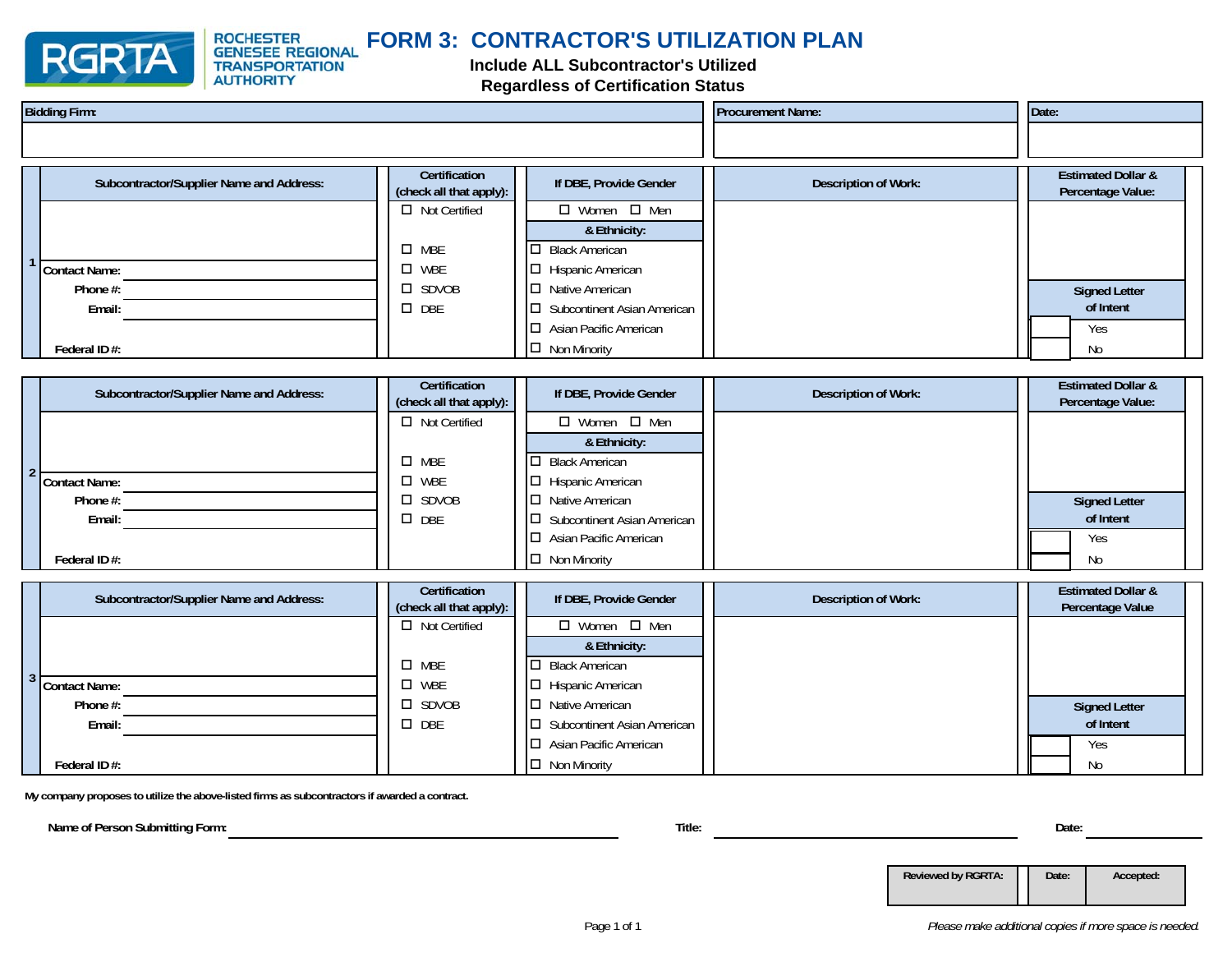

# **FORM 4: APPLICATION FOR WAIVER**

| Section 1:<br><b>Basic Information</b>                                                                                                                                                                                                                                                                                                                                                     |  |                           |                                                                                                                     |                 |                                       |               |
|--------------------------------------------------------------------------------------------------------------------------------------------------------------------------------------------------------------------------------------------------------------------------------------------------------------------------------------------------------------------------------------------|--|---------------------------|---------------------------------------------------------------------------------------------------------------------|-----------------|---------------------------------------|---------------|
| Contractor's Name:                                                                                                                                                                                                                                                                                                                                                                         |  |                           |                                                                                                                     |                 | <b>Federal Identification Number:</b> |               |
| <b>Street Address:</b>                                                                                                                                                                                                                                                                                                                                                                     |  |                           |                                                                                                                     | E-Mail Address: |                                       |               |
| City, State, Zip Code:                                                                                                                                                                                                                                                                                                                                                                     |  |                           |                                                                                                                     | Telephone:      |                                       |               |
| Procurement Name and Number:                                                                                                                                                                                                                                                                                                                                                               |  |                           |                                                                                                                     |                 | <b>DBE Goal</b>                       |               |
|                                                                                                                                                                                                                                                                                                                                                                                            |  |                           |                                                                                                                     | $\frac{6}{9}$   |                                       |               |
| Section 2: Type of DBE Waiver Requested                                                                                                                                                                                                                                                                                                                                                    |  |                           |                                                                                                                     |                 |                                       |               |
| Total                                                                                                                                                                                                                                                                                                                                                                                      |  | Partial                   | If partial waiver, please enter the revised DBE percentage:                                                         |                 |                                       | $\frac{6}{9}$ |
| Please explain the reason for the waiver request:                                                                                                                                                                                                                                                                                                                                          |  |                           |                                                                                                                     |                 |                                       |               |
|                                                                                                                                                                                                                                                                                                                                                                                            |  |                           |                                                                                                                     |                 |                                       |               |
| <b>Section 3: Supporting Documentation</b>                                                                                                                                                                                                                                                                                                                                                 |  |                           |                                                                                                                     |                 |                                       |               |
| Provide the following documentation as evidence of your good-faith efforts to meet the DBE goal set forth in the solicitation and in support of your<br>waiver application:                                                                                                                                                                                                                |  |                           |                                                                                                                     |                 |                                       |               |
| Attachment A. List of Firms Contacted, Demonstration of Efforts. See Form in this Packet.<br>Attachment B. Identify efforts to create subcontracting opportunities within the scope of work.<br>Attachment C. Other information deemed relevant to the request.                                                                                                                            |  |                           |                                                                                                                     |                 |                                       |               |
| ❏<br>I Select<br>subcontract. Date of Meeting: ____________________________ (or N/A.)                                                                                                                                                                                                                                                                                                      |  |                           | attend a pre-bid, pre-award or other meeting(s) scheduled by RGRTA which included DBE firms interested/available to |                 |                                       |               |
| Section 4: Signature and Contact Information                                                                                                                                                                                                                                                                                                                                               |  |                           |                                                                                                                     |                 |                                       |               |
| By signing and submitting this form, the contractor certifies that a good-faith effort has been made to promote DBE participation pursuant to<br>the DBE requirements set forth under the solicitation or Contract. Failure to submit complete and accurate information may result in a<br>finding of non-compliance, non-responsibility, and a suspension or termination of the contract. |  |                           |                                                                                                                     |                 |                                       |               |
| Prepared By: (Signature)                                                                                                                                                                                                                                                                                                                                                                   |  |                           |                                                                                                                     |                 | Date:                                 |               |
| Name and Title of Preparer (Print or Type)                                                                                                                                                                                                                                                                                                                                                 |  |                           |                                                                                                                     |                 |                                       |               |
|                                                                                                                                                                                                                                                                                                                                                                                            |  | <b>For RGRTA Use Only</b> |                                                                                                                     |                 |                                       |               |
| Reviewed By:                                                                                                                                                                                                                                                                                                                                                                               |  |                           |                                                                                                                     | Date:           |                                       |               |
| Decision:                                                                                                                                                                                                                                                                                                                                                                                  |  |                           |                                                                                                                     |                 |                                       |               |
| Full DBE waiver granted<br>Partial DBE waiver granted; revised DBE goal: _______ %<br>DBE waiver denied                                                                                                                                                                                                                                                                                    |  |                           |                                                                                                                     |                 |                                       |               |
| Approved By:                                                                                                                                                                                                                                                                                                                                                                               |  |                           |                                                                                                                     | Date:           |                                       |               |
| Date Notice of Determination Sent:                                                                                                                                                                                                                                                                                                                                                         |  |                           |                                                                                                                     |                 |                                       |               |
| Comments                                                                                                                                                                                                                                                                                                                                                                                   |  |                           |                                                                                                                     |                 |                                       |               |
|                                                                                                                                                                                                                                                                                                                                                                                            |  |                           |                                                                                                                     |                 |                                       |               |